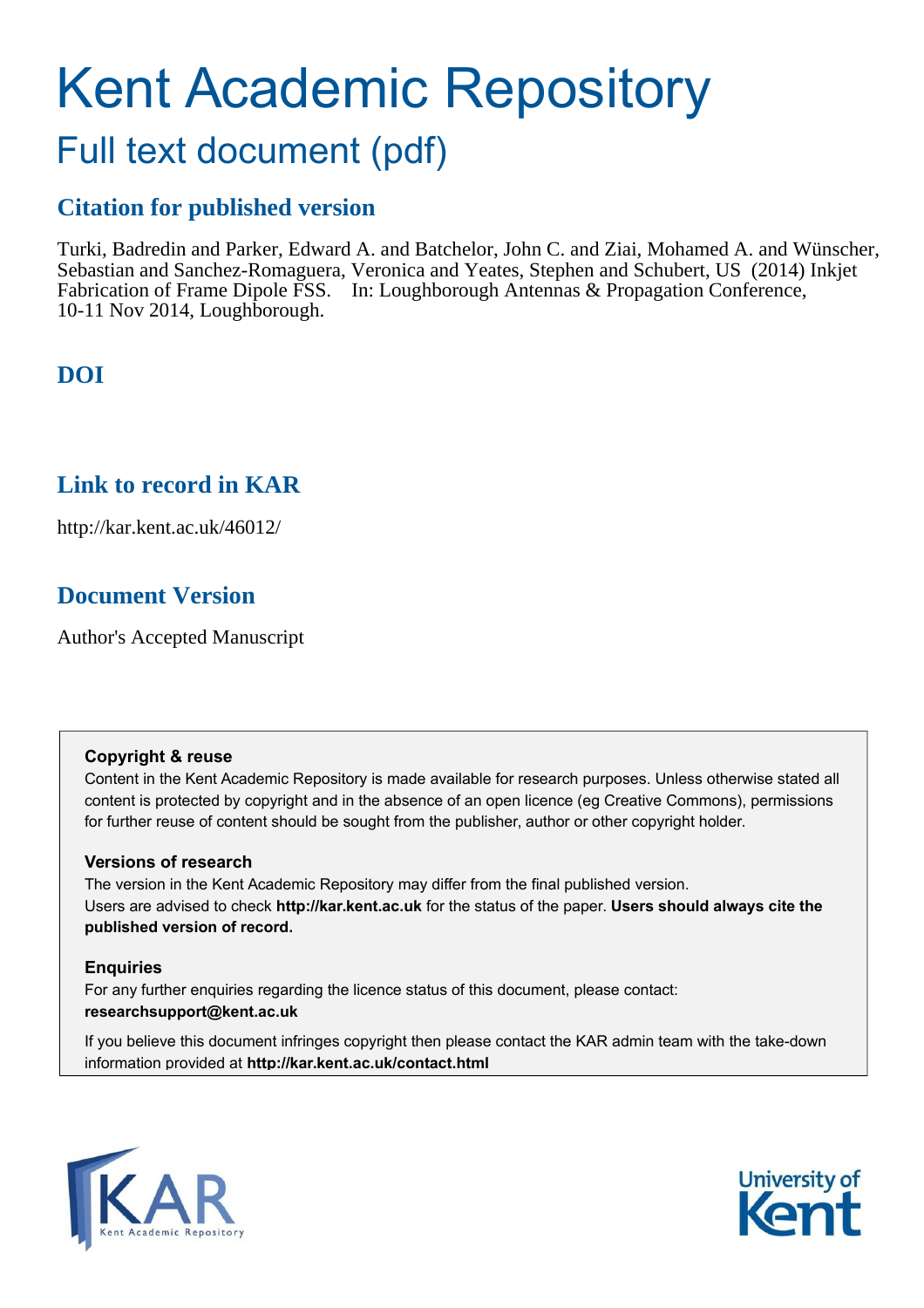## Inkjet Fabrication of Frame Dipole FSS

Badredin M.Turki<sup>1</sup>, Edward A.Parker<sup>1</sup>, John C. Batchelor<sup>1</sup>, M. Ali Ziai<sup>1</sup>, S.Wünscher<sup>2</sup>, V. Sanchez-

Romaguera<sup>3</sup>, Stephen G. Yeates<sup>3</sup>, U.S. Schubert<sup>2</sup>

<sup>1</sup>School of Engineering University of Kent, Canterbury, UKj.c.batchelor@kent.ac.uk

<sup>2</sup>Laboratory of Organic and Macromolecular Chemistry, Friedrich-Schiller-Universität Jena, Jena, Germany

<sup>3</sup>Organic Materials Innovation Centre (OMIC), School of Chemistry, University of Manchester, UK

*Abstract*—Digital fabrication techniques gives the possibility of **producing elements with very thin and precise features which could allow the modification of UHF structures to reduce ink usage while still achieving similar performance. This paper investigates the case where dipole elements are modified into**  *Frame Dipoles* **by removing areas where the surface current tends to be very low.** 

*Keywords; Frequency selective surfaces; Inkjet printing; Indoor radio propagation;Electromagnetic architecture; security.* 

#### I. INTRODUCTION

Wireless communication in indoor environments endures degradation in performance due to over use of the radio spectrum, especially in the unlicensed bands. Frequency selective surfaces have been considered as a means of improving wireless communication within indoor environments and have been shown to reduce co-channel interference by rejecting the interfering signals [1-2].

Inkjet printing technology is considered as a potentially useful future means of manufacturing electromagnetic designs with very fine details, especially as new printers are introduced capable of producing pico-Litre and femto-Litre sized droplets. The drop-on-demand (DoD) technology allows printing of very thin traces, in the order of a few tens of micrometers that could not be achievable with chemical etching. Repeatable droplets (on demand) are deposited to achieve the required design dimensions which could lead to a reduction the amount of waste associated with the chemical etching process. It also allows the use of inexpensive recyclable substrate materials, which cannot be used with the conventional etching technique [3].

The performance of frequency selective screens in indoor environments has been reported in [4-5] and the performance of inkjet printed FSS showed signal rejection levels very similar to equivalent copper etched FSS [6].

This paper utilizes the thin precise features that can be achieved by inkjet printing, and introduces printed *frame* elements where conductors are deposited *only* where the surface current is likely to be maximum, at the dipole edges. The solid and frame elements are arranged on a skewed lattice geometry [7].

#### II. DESIGN METHODOLOGY

The FSS arrays contained 374 patch dipoles in total, arranged in a skewed lattice format with length *L* and periodicity *P* equal to 9 and 10.4mm respectively, with horizontal spacing  $Dx = 1$ mm, and vertical spacing  $Dy =$ 2mm, as shown in Figs. 1 and 2. The dipole width *w* was 1mm and conductor thickness was 0.01mm.



Two equivalent *Frame dipole FSS* were made with frame widths of  $Fw = 0.2 \& 0.15 \, mm$  respectively.



Fig.2 Skewed lattice frame dipole FSS

The FSS was etched onto a polyester substrate of 0.045mm thickness and relative permittivity  $\epsilon_r = 3.5$  with loss tangent  $= 0.02$ . The physical size of the array was 280  $\times$  $190 \text{ mm}^2$ .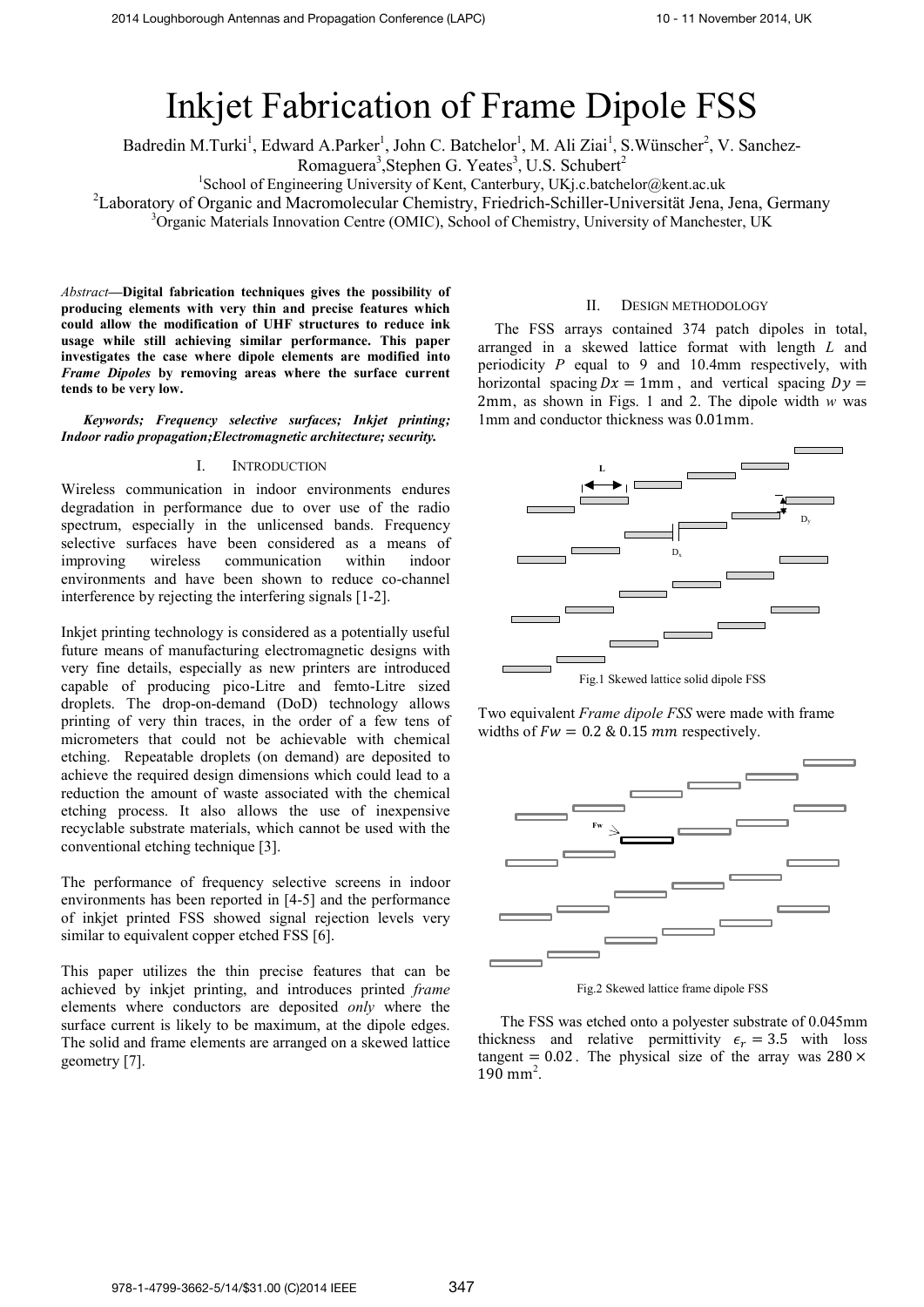In addition, 2 FSS screens were also produced by inkjet printing using a nanoparticle silver ink: 1 Solid and 1 Frame, with the same *L* and *P*, and vertical and horizontal spacing, but with dipole width *w=0.4mm and Fw=70 µm,* as shown in Fig.3 (a and b).





Fig.3 Inkjet printed FSS

#### III. RESULTS

#### *A. Transmission response (S21)*

The measured transmission responses  $(S_{21})$  of the chemically etched and inkjet printed FSS are shown in Fig.4 and Fig.5 respectively.



The resonant frequency of the frame dipole FSS is less than the solid dipole FSS by about 300 and 450MHz for frame widths of 0.2 and 0.15 mm respectively.



The resonant frequency of the inkjet printed frames is less than the inkjet solid dipoles by only 50MHz, as shown in Fig.5.

#### *B. Current distribution*

Fig.6 shows the surface current across the solid and frame dipoles; red shows that current is maximum and blue is minimum.



(a) Solid dipoles



Fig.6 Surface current across the dipole elements; red shows that current is maximum and blue is minimum.

#### IV. DISCUSSION AND CONCLUSIONS

Inkjet printing costs for producing large FSS arrays could be reduced by printing only dipole elements as outer frames where the current is maximum. This could save up to 50% of the amount of ink used compared to the solid complete elements, while still achieving a very good reflectivity of more than the 20dB benchmark within the operating frequency band [8]. With some design modification, the resonant frequency could be adjusted to meet the solid counterpart, while still saving ink.